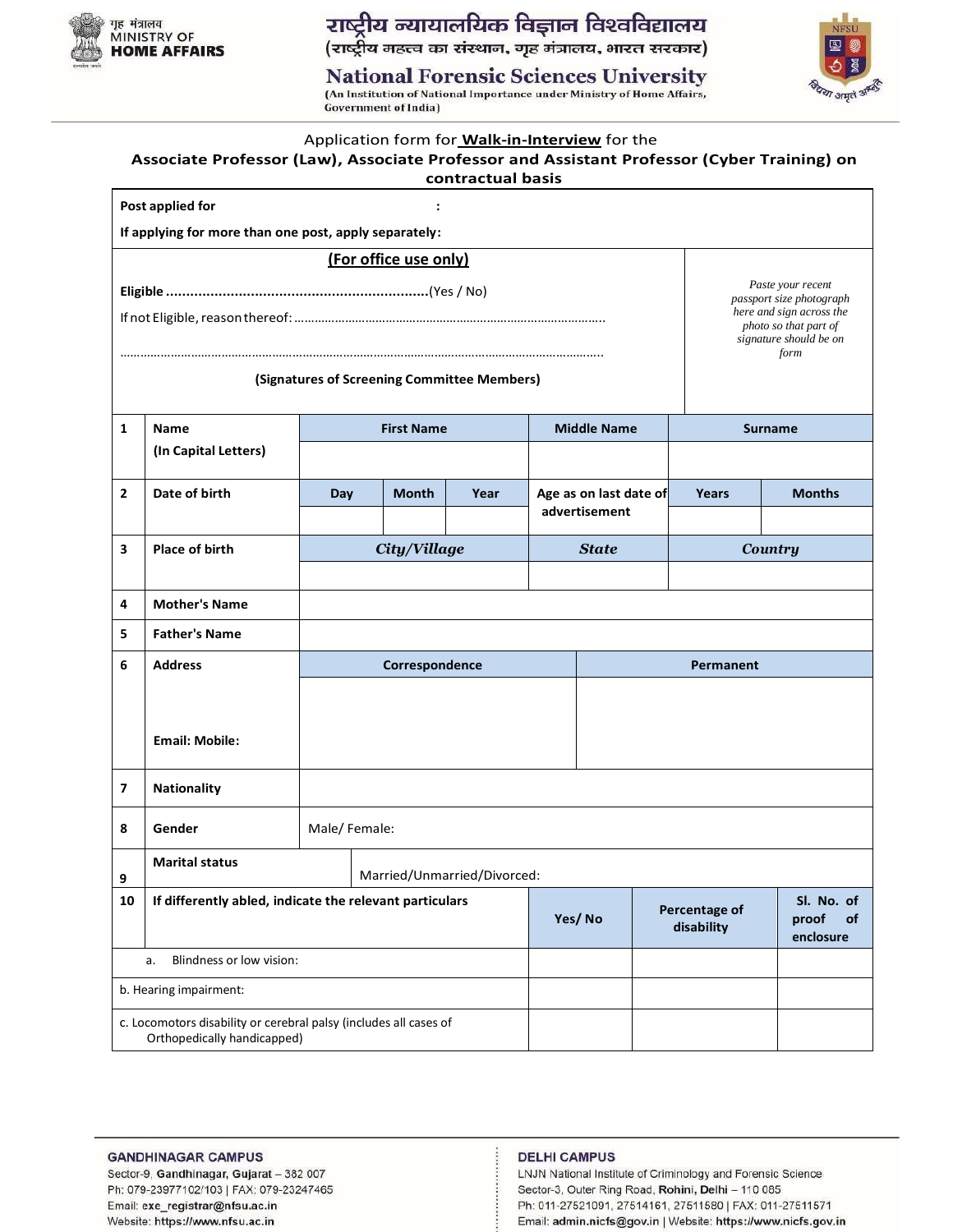

11.

# राष्ट्रीय न्यायालयिक विज्ञान विश्वविद्यालय<br>(राष्ट्रीय महत्त्व का संस्थान, गृह मंत्रालय, भारत सरकार)





**Government of India)** 

| <b>Educational Qualifications</b> (Attach additional pages, if required) |  |  |  |
|--------------------------------------------------------------------------|--|--|--|
|                                                                          |  |  |  |

|                                             | Name of<br>course                        | Name of the<br>Board/<br><b>University</b>                                       | Year<br>passed | <b>Division</b> | <b>CGPA</b><br>(if grading i<br>applicable) | % of Marks<br>indicate<br>(pl.<br>equivalent to<br><b>CGPA also)</b> |  | <b>Subjects</b><br>studied | Sl. No. of<br>proof<br>of<br>enclosure |
|---------------------------------------------|------------------------------------------|----------------------------------------------------------------------------------|----------------|-----------------|---------------------------------------------|----------------------------------------------------------------------|--|----------------------------|----------------------------------------|
|                                             | (a)                                      | (b)                                                                              | (c)            | (d)             | (e)                                         | (f)                                                                  |  | (g)                        | (h)                                    |
| 10th Class /<br>equivalent                  |                                          |                                                                                  |                |                 |                                             |                                                                      |  |                            |                                        |
| 10+2/Higher<br>Secondary/<br>equivalent     |                                          |                                                                                  |                |                 |                                             |                                                                      |  |                            |                                        |
| Bachelor's<br>degree                        |                                          |                                                                                  |                |                 |                                             |                                                                      |  |                            |                                        |
| Master's degree                             |                                          |                                                                                  |                |                 |                                             |                                                                      |  |                            |                                        |
| Any Other<br>Degree                         |                                          |                                                                                  |                |                 |                                             |                                                                      |  |                            |                                        |
| M. Phil.                                    |                                          |                                                                                  |                |                 |                                             |                                                                      |  |                            |                                        |
| Ph. D./D.Phil.                              |                                          |                                                                                  |                |                 |                                             |                                                                      |  |                            |                                        |
| JRF/NET/SLET/SET for lectureship,<br>if any |                                          |                                                                                  | <b>Subject</b> |                 |                                             | Roll No.                                                             |  | Year                       | Sl. No. of<br>Proof<br>of<br>enclosure |
|                                             |                                          |                                                                                  |                |                 |                                             |                                                                      |  |                            |                                        |
| Any other exams passed                      |                                          |                                                                                  |                |                 |                                             |                                                                      |  |                            |                                        |
|                                             |                                          | 12. Chronological list of Experience (starting from current position/employment) |                |                 |                                             |                                                                      |  |                            |                                        |
|                                             |                                          |                                                                                  |                |                 | <b>Period of Experience</b>                 |                                                                      |  |                            |                                        |
| <b>Designation</b>                          | Scale of pay &<br>present Basic<br>& AGP | Name & address<br>of employer                                                    | From           | To              |                                             | No. of Years/<br>Months (As on<br>date of<br>advertisement)          |  | Nature of work/<br>duties  | Sl. No. of<br>proof<br>of<br>enclosure |
| (a)                                         | (b)                                      | (c)                                                                              | (d)            | (e)             |                                             | (f)                                                                  |  | (g)                        | (h)                                    |
|                                             |                                          |                                                                                  |                |                 |                                             |                                                                      |  |                            |                                        |

\* (Add separate sheet if required, to be annexed at relevant Sl. No.)

| 13. Nature of Experience    |                     |                      |                                  |
|-----------------------------|---------------------|----------------------|----------------------------------|
|                             | <b>No. of Years</b> | <b>No. of Months</b> | Sl. No. of proof of<br>enclosure |
| a) Teaching                 |                     |                      |                                  |
| i) Under-Graduate level     |                     |                      |                                  |
| ii) Post-Graduate level     |                     |                      |                                  |
| b) Post-Doctoral experience |                     |                      |                                  |
| c) Other experience, if any |                     |                      |                                  |
| <b>Total Experience</b>     |                     |                      |                                  |

### **GANDHINAGAR CAMPUS**

Sector-9, Gandhinagar, Gujarat - 382 007 Ph: 079-23977102/103 | FAX: 079-23247465 Email: exe\_registrar@nfsu.ac.in Website: https://www.nfsu.ac.in

### **DELHI CAMPUS**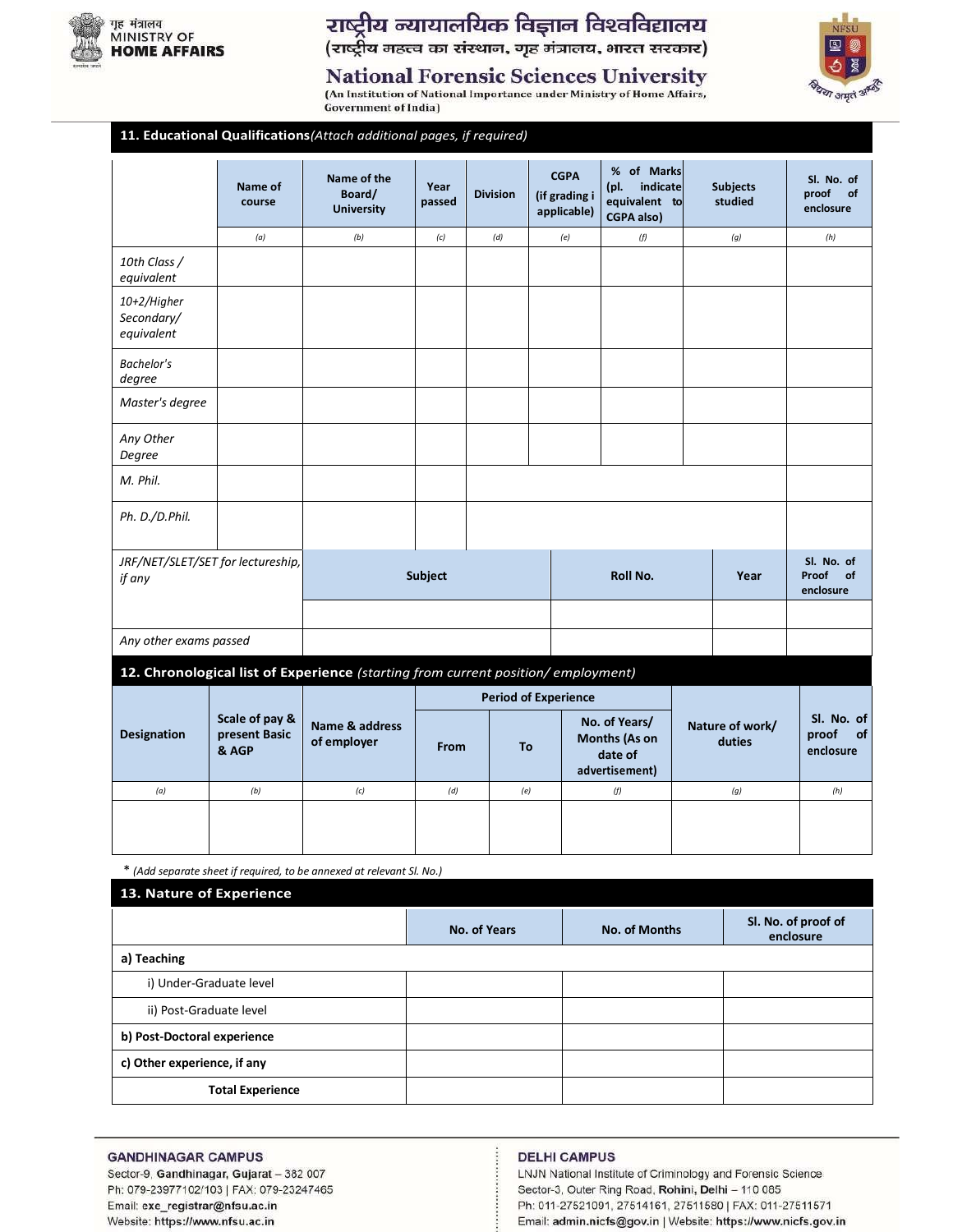

राष्ट्रीय न्यायालयिक विज्ञान विश्वविद्यालय (राष्ट्रीय महत्त्व का संस्थान, गृह मंत्रालय, भारत सरकार) था अमृतं <sup>3</sup>

**National Forensic Sciences University** 

(An Institution of National Importance under Ministry of Home Affairs, **Government of India)** 

\* *(Add separate sheet if required, to be annexed at relevant Sl.No.)*

| 14. Details of Post-Doctoral Experience |                         |             |    |                 |                                  |  |  |
|-----------------------------------------|-------------------------|-------------|----|-----------------|----------------------------------|--|--|
| Agency                                  | <b>Host Institution</b> | <b>From</b> | To | <b>Duration</b> | Sl. No. of proof<br>of enclosure |  |  |
|                                         |                         |             |    |                 |                                  |  |  |
|                                         |                         |             |    |                 |                                  |  |  |
|                                         |                         |             |    |                 |                                  |  |  |

\* *(Add separate sheet if required, to be annexed at relevant Sl. No.)*

## **15. Academic Distinctions Name of the Academic Course/ Body Academic distinction obtained Sl. No. of proof of enclosure**

\* *(Add separate sheet if required, to be annexed at relevant Sl. No.)*

### **16. Names and complete postal addresses of 2 Referees**

(The referee should be the last employers of the candidate or any other person having know-how of candidate's experience/knowledge<br>and should not be related to the applicant)

|                                 | Referee - 1 | Referee - 2 |
|---------------------------------|-------------|-------------|
| Name &                          |             |             |
| <b>Complete postal address:</b> |             |             |
|                                 |             |             |
| Email:                          |             |             |
| Phone (Landline) with STD code: |             |             |
| <b>Mobile:</b>                  |             |             |
| Fax:                            |             |             |

### **17. Academic & Research Score**

| S.N.             | <b>Academic/Research Activity</b>                                                                                              | <b>Particulars</b> |  |  |  |  |
|------------------|--------------------------------------------------------------------------------------------------------------------------------|--------------------|--|--|--|--|
| 1.               | <b>Research Papers in Peer-Reviewed or UGC listed</b><br><b>Journals</b>                                                       |                    |  |  |  |  |
| $\overline{2}$ . | Publications (other than Research papers)                                                                                      |                    |  |  |  |  |
|                  | (a) Books authored which are published by;                                                                                     |                    |  |  |  |  |
|                  | International publishers                                                                                                       |                    |  |  |  |  |
|                  | <b>National Publishers</b>                                                                                                     |                    |  |  |  |  |
|                  | Chapter in Edited Book                                                                                                         |                    |  |  |  |  |
|                  | Editor of Book by International Publisher                                                                                      |                    |  |  |  |  |
|                  | Editor of Book by National Publisher                                                                                           |                    |  |  |  |  |
|                  | (b) Translation works in Indian and Foreign Languages by qualified faculties                                                   |                    |  |  |  |  |
|                  | Chapter or Research paper                                                                                                      |                    |  |  |  |  |
|                  | <b>Book</b>                                                                                                                    |                    |  |  |  |  |
| 3.               | Creation of ICT mediated Teaching Learning pedagogy and content and development of new and<br>innovative courses and curricula |                    |  |  |  |  |
|                  | (a) Development of Innovative pedagogy                                                                                         |                    |  |  |  |  |
|                  | (b) Design of new curricula and courses                                                                                        |                    |  |  |  |  |
|                  | (c) MOOCs                                                                                                                      |                    |  |  |  |  |
|                  | Development of complete MOOCs in 4 quadrants (4)<br>credit course) (In case of MOOCs of lesser credits<br>05 marks/credit)     |                    |  |  |  |  |

### **GANDHINAGAR CAMPUS**

Sector-9, Gandhinagar, Gujarat - 382 007 Ph: 079-23977102/103 | FAX: 079-23247465 Email: exe\_registrar@nfsu.ac.in Website: https://www.nfsu.ac.in

### **DELHI CAMPUS**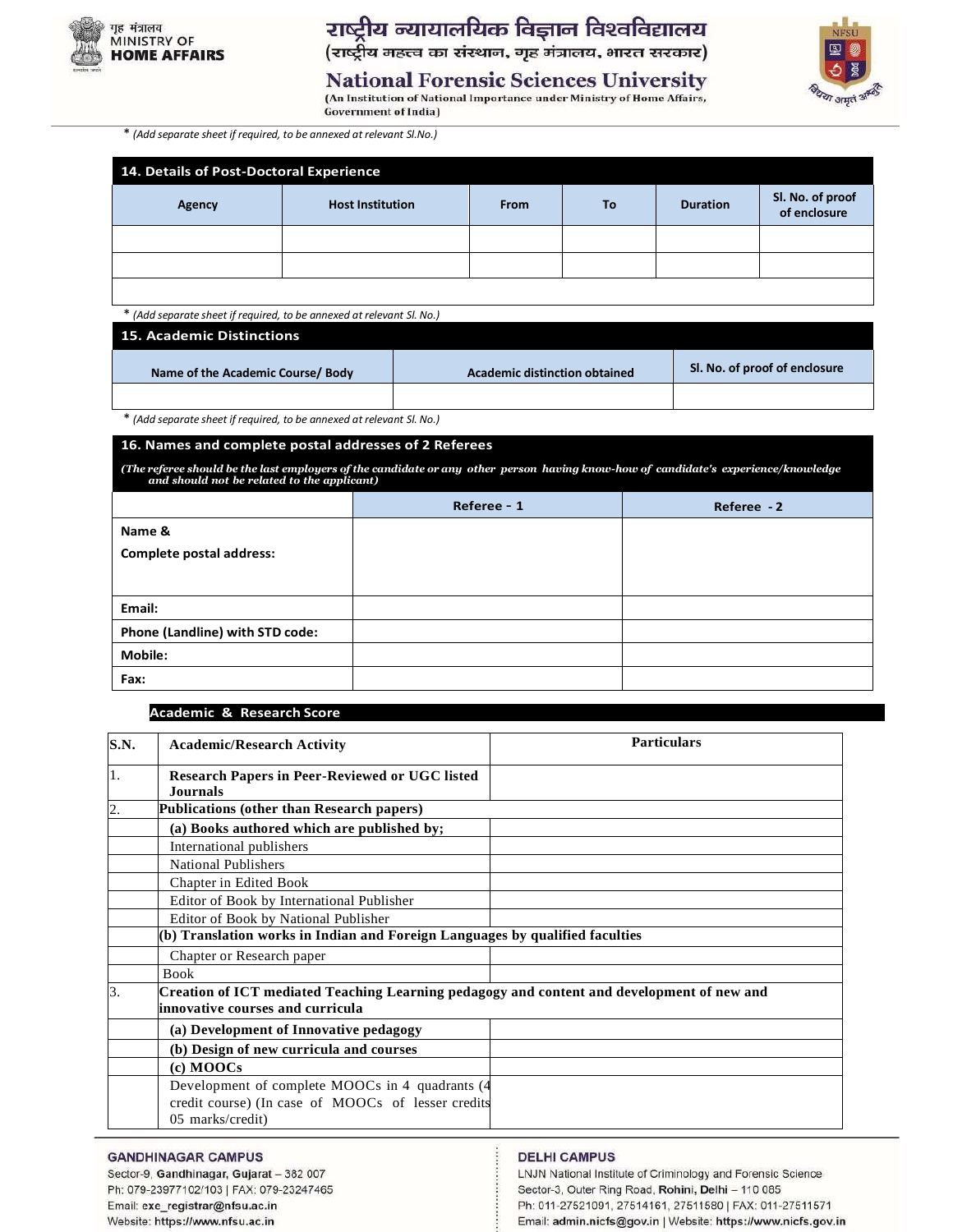

### राष्ट्रीय न्यायालयिक विज्ञान विश्वविद्यालय

(राष्ट्रीय महत्त्व का संस्थान, गृह मंत्रालय, भारत सरकार)



### **National Forensic Sciences University**

(An Institution of National Importance under Ministry of Home Affairs, **Government of India)** 

|    | MOOCs (developed in 4 quadrant) per<br>module/lecture                                                                                                                           |                                                                                                           |
|----|---------------------------------------------------------------------------------------------------------------------------------------------------------------------------------|-----------------------------------------------------------------------------------------------------------|
|    | Content writer/subject matter expert for each                                                                                                                                   |                                                                                                           |
|    | module of MOOCs (at least one quadrant)                                                                                                                                         |                                                                                                           |
|    | Course Coordinator for MOOCs (4 credit course)(In                                                                                                                               |                                                                                                           |
|    | case of MOOCs of lesser credits 02 marks/credit)                                                                                                                                |                                                                                                           |
|    | (d) E-Content                                                                                                                                                                   |                                                                                                           |
|    | Development of e-Content in 4 quandrants for a                                                                                                                                  |                                                                                                           |
|    | Com, plete Course / e-book                                                                                                                                                      |                                                                                                           |
|    | e-Content (developed in 4 quadrants) per module                                                                                                                                 |                                                                                                           |
|    | Contribution to development of e-content module in                                                                                                                              |                                                                                                           |
|    | complete course/paper/e-book (at least one quadrant)                                                                                                                            |                                                                                                           |
|    | Editor of e-content for complete course/paper/e-book                                                                                                                            |                                                                                                           |
| 4  | (a) Research guidance                                                                                                                                                           |                                                                                                           |
|    | Ph.D.                                                                                                                                                                           |                                                                                                           |
|    | M.Phil./P. G dissertation                                                                                                                                                       |                                                                                                           |
|    | (b) Research Projects Completed                                                                                                                                                 |                                                                                                           |
|    | More than 10 lakhs                                                                                                                                                              |                                                                                                           |
|    | Less than 10 lakhs                                                                                                                                                              |                                                                                                           |
|    | (c) Research Projects Ongoing:                                                                                                                                                  |                                                                                                           |
|    | More than 10 lakhs                                                                                                                                                              |                                                                                                           |
|    | Less than 10 lakhs                                                                                                                                                              |                                                                                                           |
|    | (d) Consultancy                                                                                                                                                                 |                                                                                                           |
| 5  | (a) Patents                                                                                                                                                                     |                                                                                                           |
|    | International                                                                                                                                                                   |                                                                                                           |
|    | National                                                                                                                                                                        |                                                                                                           |
|    | (b) *Policy Document (Submitted to an International body/organisation like UNO/UNESCO/World<br>Bank/International Monetary Fund etc. or Central Government or State Government) |                                                                                                           |
|    | International                                                                                                                                                                   |                                                                                                           |
|    | National                                                                                                                                                                        |                                                                                                           |
|    | <b>State</b>                                                                                                                                                                    |                                                                                                           |
|    | (c) Awards/Fellowship                                                                                                                                                           |                                                                                                           |
|    | International                                                                                                                                                                   |                                                                                                           |
|    | National                                                                                                                                                                        |                                                                                                           |
| 6. |                                                                                                                                                                                 | *Invited lectures / Resource Person/ paper presentation in Seminars/ Conferences/full paper in Conference |
|    | Proceedings (Paper presented in Seminars/Conferences and also published as full paper in Conference<br>Proceedings will be counted only once)                                   |                                                                                                           |
|    | International (Abroad)                                                                                                                                                          |                                                                                                           |
|    | International (within country)                                                                                                                                                  |                                                                                                           |
|    | National                                                                                                                                                                        |                                                                                                           |
|    | State/University                                                                                                                                                                |                                                                                                           |
|    |                                                                                                                                                                                 |                                                                                                           |

### **18.** Whether Editor or Member of Editorial Board of any Referred Journal (please furnish

details):

### …………………………………………………………………………………………………………………………………

**19.** Have you ever been punished during your service or convicted by a court of law?

(Yes/No) :

### **GANDHINAGAR CAMPUS**

Sector-9, Gandhinagar, Gujarat - 382 007 Ph: 079-23977102/103 | FAX: 079-23247465 Email: exe\_registrar@nfsu.ac.in Website: https://www.nfsu.ac.in

### **DELHI CAMPUS**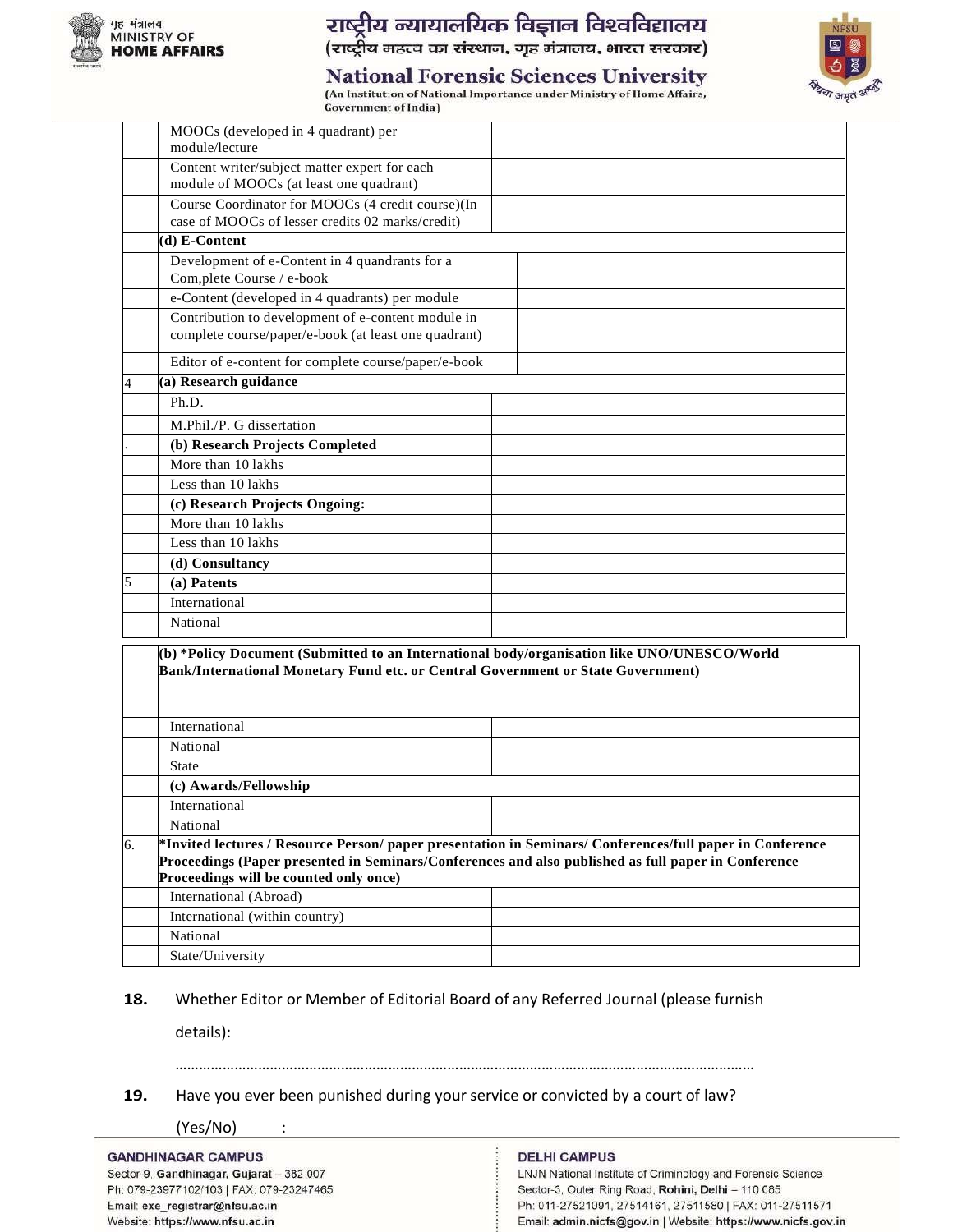

National Forensic Sciences University<br>(An Institution of National Importance under Ministry of Home Affairs, **Government of India)** 



- **20.** Were you at any time declared medically unfit or asked to submit your resignation or discharged or dismissed? (Yes/No):
- **21.** Do you have any case pending against you in any court of law? (Yes/No) :
- **22.** Experience of Administrative work, if any (please furnish details) :

| Capacity | <b>Nature of work</b> | <b>Duration in years</b> |
|----------|-----------------------|--------------------------|
|          |                       |                          |
|          |                       |                          |
|          |                       |                          |

**\_\_\_\_\_\_\_\_\_\_\_\_\_\_\_\_\_\_\_\_\_\_\_\_\_\_\_\_\_\_\_\_\_\_\_\_\_\_\_\_\_\_\_\_\_\_\_\_\_\_\_\_\_\_\_\_\_\_\_\_\_\_\_\_\_\_\_\_\_\_\_\_\_\_\_\_\_\_\_\_\_\_\_\_\_\_\_\_\_\_\_\_\_\_\_ \_\_\_\_\_\_\_\_\_\_\_\_\_\_\_\_\_\_\_\_\_\_\_\_\_\_\_\_\_\_\_\_**

**\_\_\_\_\_\_\_\_\_\_\_\_\_\_\_\_\_\_\_\_\_\_\_\_\_\_\_\_\_\_\_\_\_\_\_\_\_\_\_\_\_\_\_\_\_\_\_\_\_\_\_\_\_\_\_\_\_\_\_\_\_\_\_\_\_\_\_\_\_\_\_\_\_\_\_\_\_\_\_\_\_\_\_\_\_\_\_\_\_\_\_\_\_\_\_ \_\_\_\_\_\_\_\_\_\_\_\_\_\_\_\_\_\_\_\_\_\_\_\_\_\_\_\_\_\_\_\_**

**23. Any other information/qualification relevant to the post applied for:**

**24. Brief statement on your philosophy aboutteaching:**

### **25. Declaration**

| son/daughter of the control of the control of the control of the control of the control of the control of the control of the control of the control of the control of the control of the control of the control of the control | hereby declare that all the |  |  |
|--------------------------------------------------------------------------------------------------------------------------------------------------------------------------------------------------------------------------------|-----------------------------|--|--|
| statements and entries made in this application are true, complete and correct to the best of my knowledge and belief. In                                                                                                      |                             |  |  |
| the event of any information found false or incorrect or ineligibility being detected before or after the Selection                                                                                                            |                             |  |  |
| Committee and University Authorities, my candidature/appointment may be cancelled by the University.                                                                                                                           |                             |  |  |

I have never been convicted or contemplated for any unlawful activity.

Signature of the Applicant

\*Name assigned (in BLOCK LETTER)

**Date:**